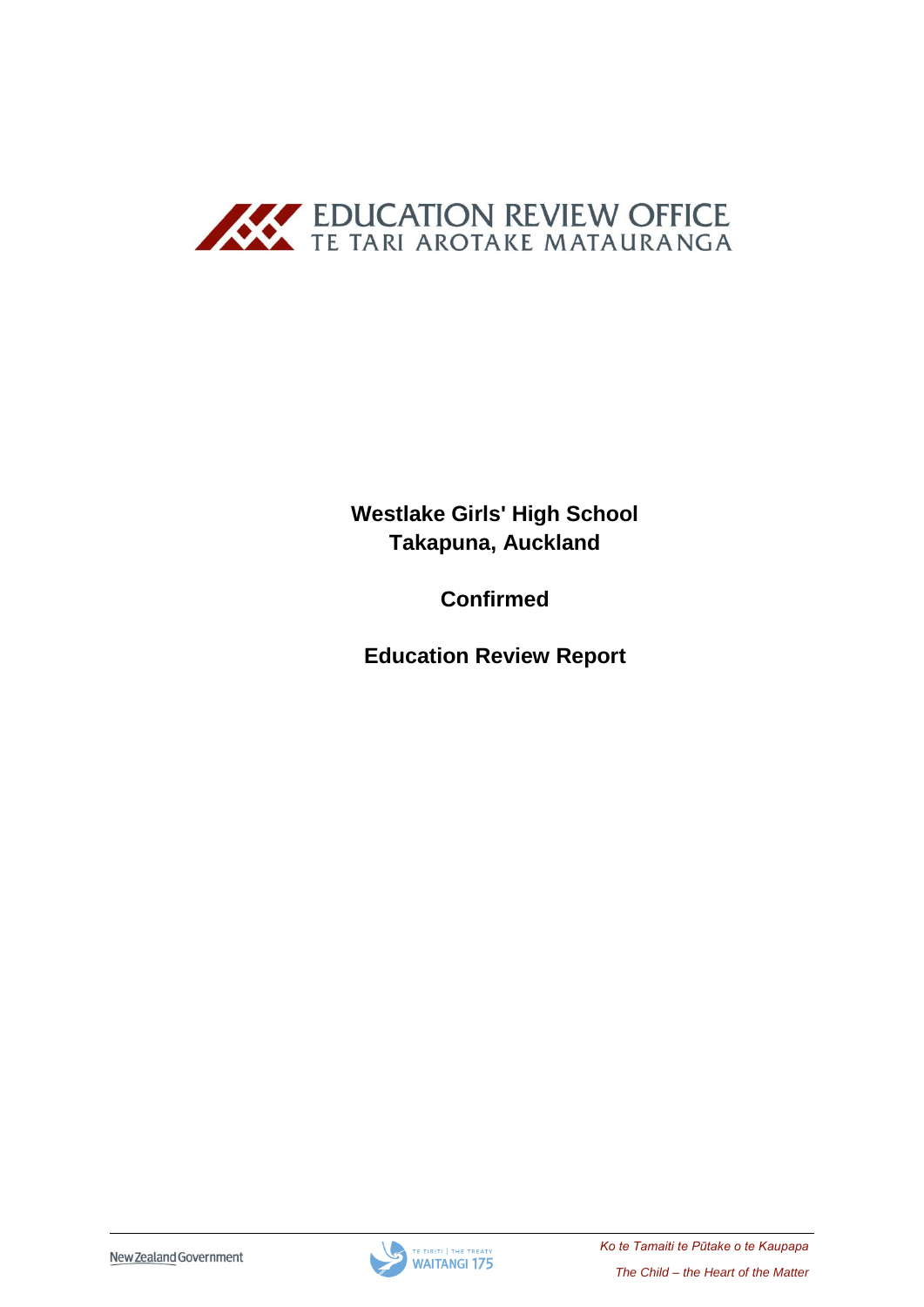# **Education Review Report Westlake Girls' High School**

The purpose of ERO's reviews is to give parents and the wider school community assurance about the quality of education that schools provide and their children receive. An ERO school report answers the question "How effectively is this school's curriculum promoting student learning engagement, progress and achievement?" Under that overarching question ERO reports on the quality of education and learning outcomes for children and for specific groups of children including Māori students, Pacific students and students with special needs. ERO also reports on the quality of the school's systems for sustaining and continuing improvements. The report answers four key questions about the school.

# **Findings**

# **1 Context**

### **What are the important features of this school that have an impact on student learning?**

Westlake Girls' High School, situated on Auckland's North Shore, is a large, multicultural, secondary school catering for girls from Year 9 to 13. Six percent of the school roll identify as Māori and most have northern iwi affiliations.

Through its vision the school aspires to be a leading educator of young women. It has a culture and legacy of high expectations for academic achievement balanced with a caring focus on student wellbeing. Students report a strong sense of belonging and pride in their school and they appreciate the school's inclusive and supportive culture.

Since the 2012 ERO review, the board of trustees has a new chairperson and several new board members. The school charter, based on the school's values and guiding principles, sets out a coherent plan for school direction. Strategic and annual planning is strengthened by purposeful self review.

Since her appointment four years ago, the principal has prioritised well-implemented change. Processes for improvement have been fair and equitable. School leaders make good use of community consultation.

Over recent years a number of major initiatives have been implemented. One is the school's vertical house system with horizontal form classes. A further example is the newly devised group, the Learning Enhancement Team, which works to eliminate any barriers to students' learning in an individualised way.

ERO's 2012 report identified recommendations to further improve students' educational opportunities and outcomes. These included aligning the curriculum more closely with future-focused approaches, supporting Māori initiatives within the school and refining charter targets to strengthen the progress of groups of students experiencing learning issues. This review finds that trustees and senior leaders have responded positively to these recommendations.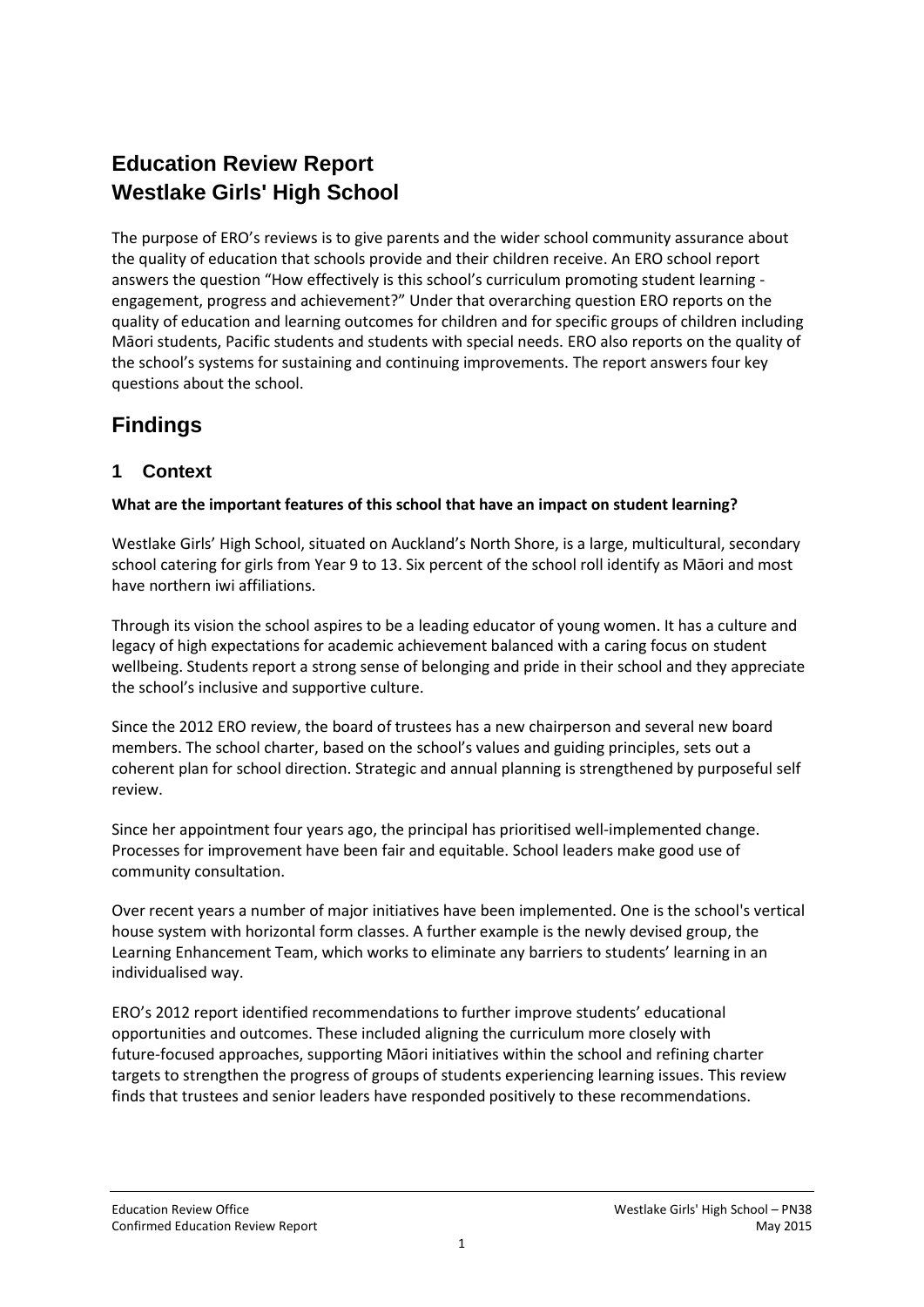# **2 Learning**

### **How well does this school use achievement information to make positive changes to learners' engagement, progress and achievement?**

Westlake Girls' High School uses achievement information well to make positive changes to learners' progress and achievement. The school is already exceeding the 2017 government targets of 85% of students achieving the National Certificate of Educational Achievement (NCEA) at Level 2. Achievement in NCEA is very high for most groups across the senior school.

Senior and middle leaders monitor, analyse and evaluate achievement information effectively at Years 11, 12 and 13. This alerts teachers to respond to students' learning needs throughout the year. Teachers make positive adjustments to course content and curriculum delivery to achieve successful NCEA outcomes. Students with special learning needs are well supported by teachers who have a depth of knowledge about each student's requirements.

Māori students benefitted from an achievement-based intervention during 2013 to 2014. Monitoring and adjustment processes resulted in very positive shifts in Māori student NCEA achievement. This group now achieves at the same high levels as the rest of the senior school. Currently there is a similar intervention for Pacific students to lift their performance at NCEA level to equal that of other students. Overall, Māori and Pacific student achievement sits well above the national NCEA percentages for the rest of the country.

Scholarship results are on an upward trend and the school is now ranked eighth in New Zealand for Scholarship success. The school is focusing on extending programmes at junior level which may lead to wider success in future scholarship qualifications.

ERO and school leaders agree that an increased range of achievement information, as well as standardised assessment tools, would help Years 9 and 10 teachers to know their learners better. This knowledge would allow teachers to track student progress against curriculum levels more successfully and personalise planning for specific groups within classes. Useful information about Year 8 students is becoming more available for teachers as relationships with the local cluster schools develop.

To facilitate and enhance student learning further, ERO and school leaders discussed the value of:

- teachers at junior levels becoming more familiar with assessment practices that involve regularly sharing information and next learning steps with students
- students receiving more support to self direct and self manage their learning
- charter targets focused on accelerating the progress of specific groups of junior level students.

## **3 Curriculum**

### **How effectively does this school's curriculum promote and support student learning?**

The Westlake Girls' High School's curriculum promotes student engagement and learning very effectively. It is aligned to *The New Zealand Curriculum* (NZC), and NZC values and key competencies are prioritised in each department's curriculum plans.

Positive and affirming relationships for learning are evident between teachers and students. Teachers have a strong commitment to meeting student aspirations and responding to their set goals. As a result, many senior students take up successful tertiary study and enter a variety of pathways in life, when they leave school.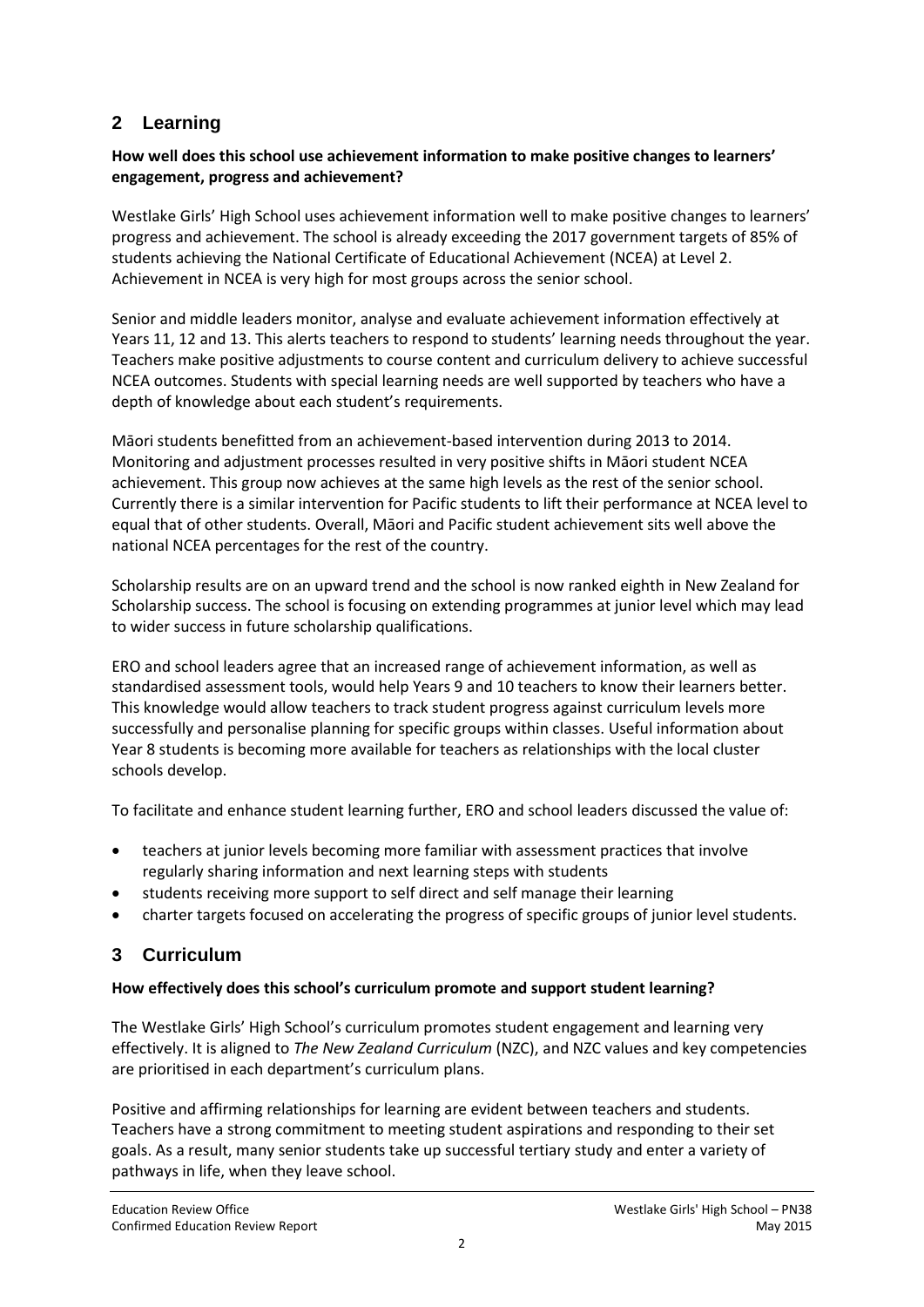Teachers are increasingly focused on engaging students in programmes that encourage creative learning as well as success in qualifications. Often these contextualised approaches reflect students' interests and strengths. A well-considered e-learning vision is being implemented in stages to develop digital competencies for both staff and students. This vision uses the akonga principle of both adults and young people learning together. Integrated approaches to programmes across learning areas and creative thinking classes are other innovations in the junior curriculum.

The school offers an enriching range of co-curricular activities. There are many opportunities for students to experience success and build their leadership capability and social competencies. A variety of sporting, cultural and academic events celebrate student success and achievement.

To further enhance the school's curriculum, school leaders could further:

- include student voice and student co-construction of learning programmes
- develop inquiry-based learning approaches to promote students' thinking skills required for success in NCEA scholarship and endorsements
- include students' cultural backgrounds, particularly Māori and Pacific contexts, in learning programmes
- support student wellbeing through the curriculum as well as through student services.

#### **How effectively does the school promote educational success for Māori, as Māori?**

The school is promoting educational success for Māori students effectively. Success in NCEA Level 1 and 2 continues to be at a high level.

Pastoral care occurs in a supportive whānau environment that reflects understandings of tikanga Māori. Senior Māori students are increasingly involved with the guidance of younger students and other school leadership roles.

Māori students receive mentoring from staff making up the Māori Mentoring Team in addition to the support provided from form teachers and through the house system. A mentoring programme is also available for senior Māori students, facilitated by Auckland University, to develop leadership qualities applicable for selected pathways in the tertiary sector.

Te reo Māori is available for Year 9 to 13 students to study in full options. A Māori Committee promotes such events such as Te Wiki o te reo Māori. Students perform in kapa haka and are tutored regularly with students from Westlake Boys' High School. They are involved competitively in local and regional events.

The board and school leaders continue to investigate ways to consult and engage with Māori whānau to strengthen family participation and partnership in their daughters' learning. The board's commitment to Māori student success is strategically signalled in charter targets as well as a Māori Education Plan. The school's property plan includes designs for a whare wananga to provide a future focal point for the school's bicultural development.

ERO and school leaders discussed how bicultural practices could be further developed by:

- including measurable outcomes for Māori success in senior leaders' goal setting
- increasing leaders' and teachers' reflection on the quality of their own culturally responsive practices
- more robust evaluation of the school's Māori Education Plan.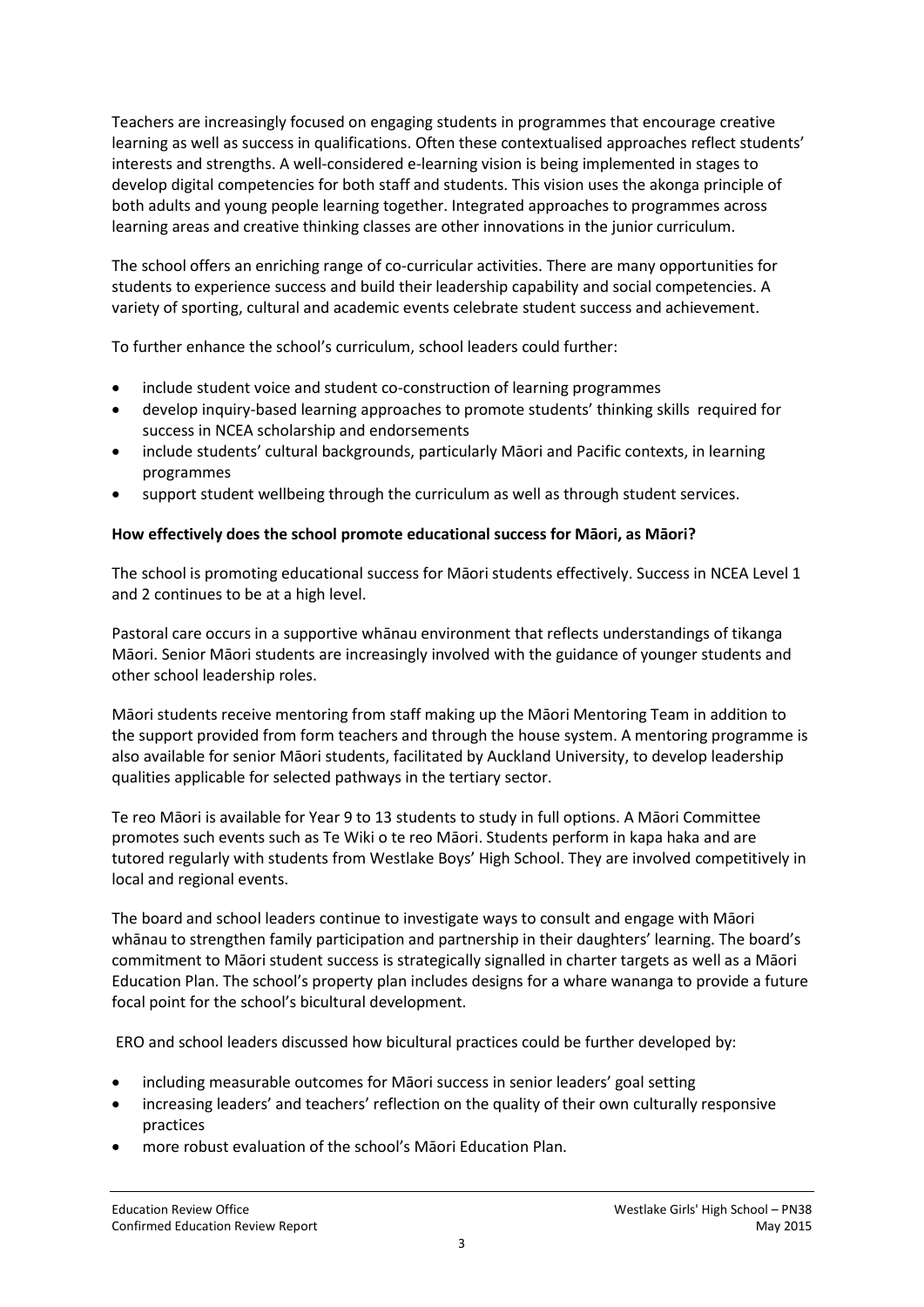### **4 Sustainable Performance**

#### **How well placed is the school to sustain and improve its performance?**

Westlake Girls' High School is very well placed to sustain and improve its performance. A culture of continuous improvement permeates the school. The management of change is well paced and considered. Effective self review has guided relevant and significant school developments.

The board brings a range of skills to the governance of the school. Trustees work well with the principal and school leaders using democratic approaches. They willingly engage in pertinent board training, and are developing processes to review the effectiveness of their governance roles.

The principal provides experienced, insightful and respected leadership. She promotes distributed leadership to strengthen the development and consolidation of school initiatives.

Teacher capability is continuing to be developed through carefully selected professional learning and good quality teacher appraisal processes. Groups of teachers are working collaboratively to find innovative approaches to motivate and challenge student learning.

Students have many leadership opportunities available where they can express their views of how the school can improve and influence young women's lives.

The board could consider further developing governance by:

- establishing and promoting a bicultural vision for the school's unique context
- exploring ways to be assured of student wellbeing within the school's culture of high expectations for academic success.

#### **Provision for international students**

The school is a signatory to the *Code of Practice for the Pastoral Care of International Students* (the Code) established under *238F of the Education Act 1989*. The school has attested that it complies with all aspects of the Code. ERO's investigations confirmed that the school's self review processes are thorough.

At the time of this report there were 180 international students attending the school. They receive very good levels of pastoral care and high quality education, including English and first language learning and support. Students participate in a variety of school activities including music, drama, sports and cultural events. They are well integrated into school life and enjoy their involvement in cultural experiences.

#### **Board assurance on legal requirements**

Before the review, the board of trustees and principal of the school completed the *ERO Board Assurance Statement and Self-Audit Checklists*. In these documents they attested that they had taken all reasonable steps to meet their legislative obligations related to:

- board administration
- curriculum
- management of health, safety and welfare
- personnel management
- financial management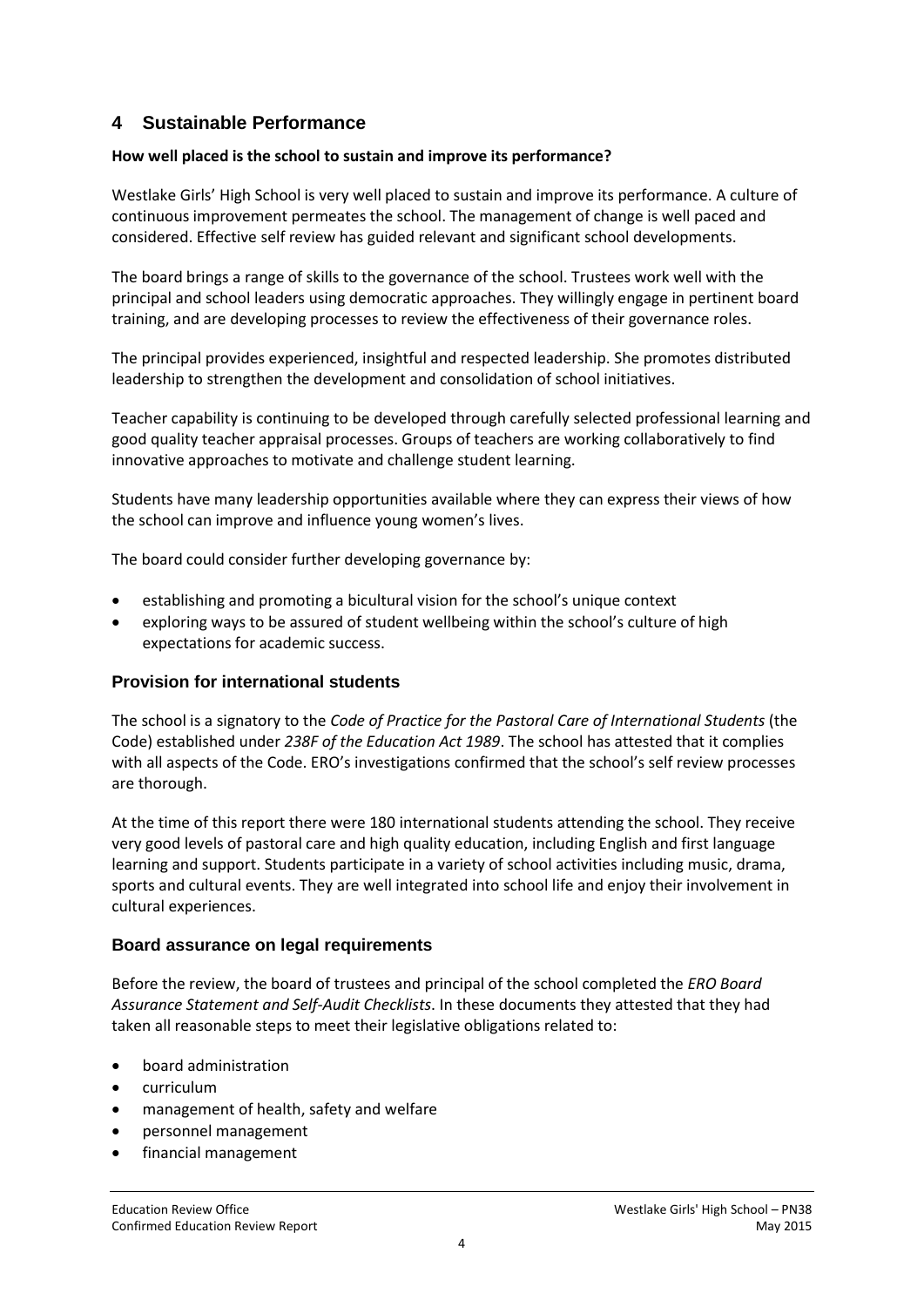• asset management.

During the review, ERO checked the following items because they have a potentially high impact on student achievement:

- emotional safety of students (including prevention of bullying and sexual harassment)
- physical safety of students
- teacher registration
- processes for appointing staff
- stand-downs, suspensions, expulsions and exclusions
- attendance.

### **Conclusion**

Westlake Girls' High School is a high performing school in regard to its academic achievement and its focus on the positive development of young women. The school offers many enriching educational opportunities and experiences. The principal's recent focus on the development of 21st century learning is being successfully implemented.

ERO is likely to carry out the next review in four-to-five years.

Dale Bailey

Dale Bailey Deputy Chief Review Officer Northern

29 May 2015